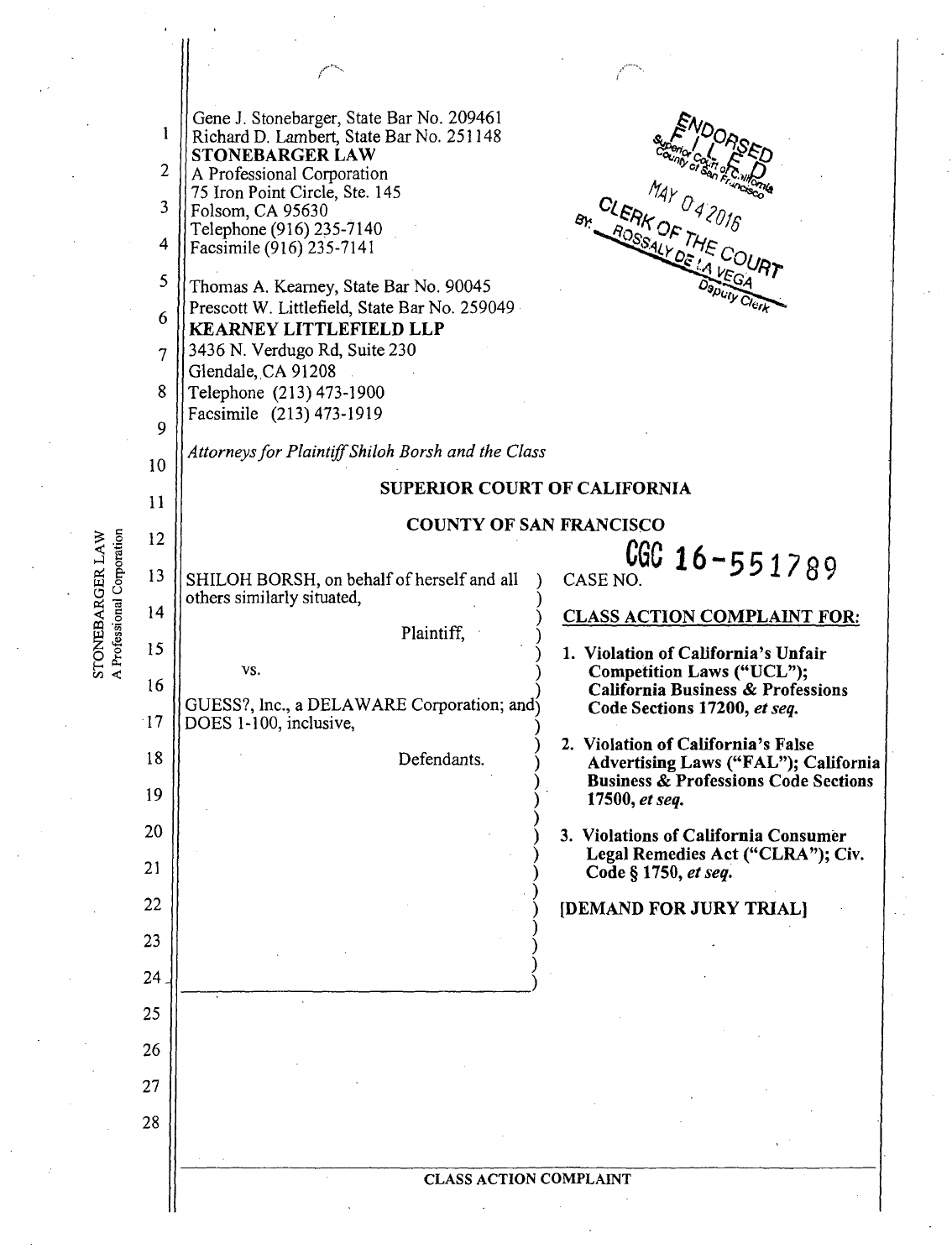1 Plaintiff Shilo Borsh, on behalf of herself and all others similarly situated, complains and  $2$  || alleges upon information and belief based, among other things, upon the investigation made by 3 Plaintiff and by and through her attorneys against Guess?, Inc. and Does 1-100 ("Defendants") as  $4$  || follows: ..

# $\begin{array}{c|c|c|c} \hline \text{5} & \text{I.} \end{array}$

# 6 **INTRODUCTION**

7 1. This is a class action regarding Defendants' false and misleading advertisement of 8 | "market" prices, and corresponding phantom "savings" on fashion apparel sold in their "Outlet" 9  $\parallel$  or "Factory" stores.

10 2. According to Defendants, Guess is a"global lifestyle brand with a full range of 11 I denim, apparel and accessories offered in over 80 countries around the world."

12 3. As part of its retail operations, Defendants operate several "outlet" style stores 13 throughout the State of California, as well as the rest of the United.States.

 $14$ 4. "Outlet" stores, also known as "factory outlets", are commonly understood by the 15 public to be selling the same merchandise that the manufacturer typically sells at its retail stores, 16 but at a discount. According to the Business Insider, "[t]he common assumption about outlet 17 stores is that you're getting the same goods that are in a regular retail store without the big price 18 I tag." *See http://www.businessinsider.com/outlet-stores-arent-a-good-deal-2014-5.* 

19 20 21 22 23 24 25 5. But today, outlet stores typically sell *different* merchandise than their retail counterparts, without informing customers that this is the case. The Federal Trade Commission ("FTC") felt that the practice needed to be brought to the attention of consumers, issuing a warning in March 2014 that the merchandise sold at outlet stores can be manufactured exclusively for the outlet and be of inferior quality than that sold in the manufacturer's nonoutlet or non-factory store locations. *See https://www.ftc.gov/news-events/pressreleases/2014/03/ftc-advi ce-how-shop-wisely-outlet-malls.* 

26 27 28 6. While the FTC felt that the need to warn customers about the different, inferior products sold at outlet stores or factory stores, companies, such as Defendants, actually take advantage of the public's misconceptions about outlets and falsely compare their inferior outlet

### t CLASS ACTION COMPLAINT

A Professional Corporation STONEBARGER LAW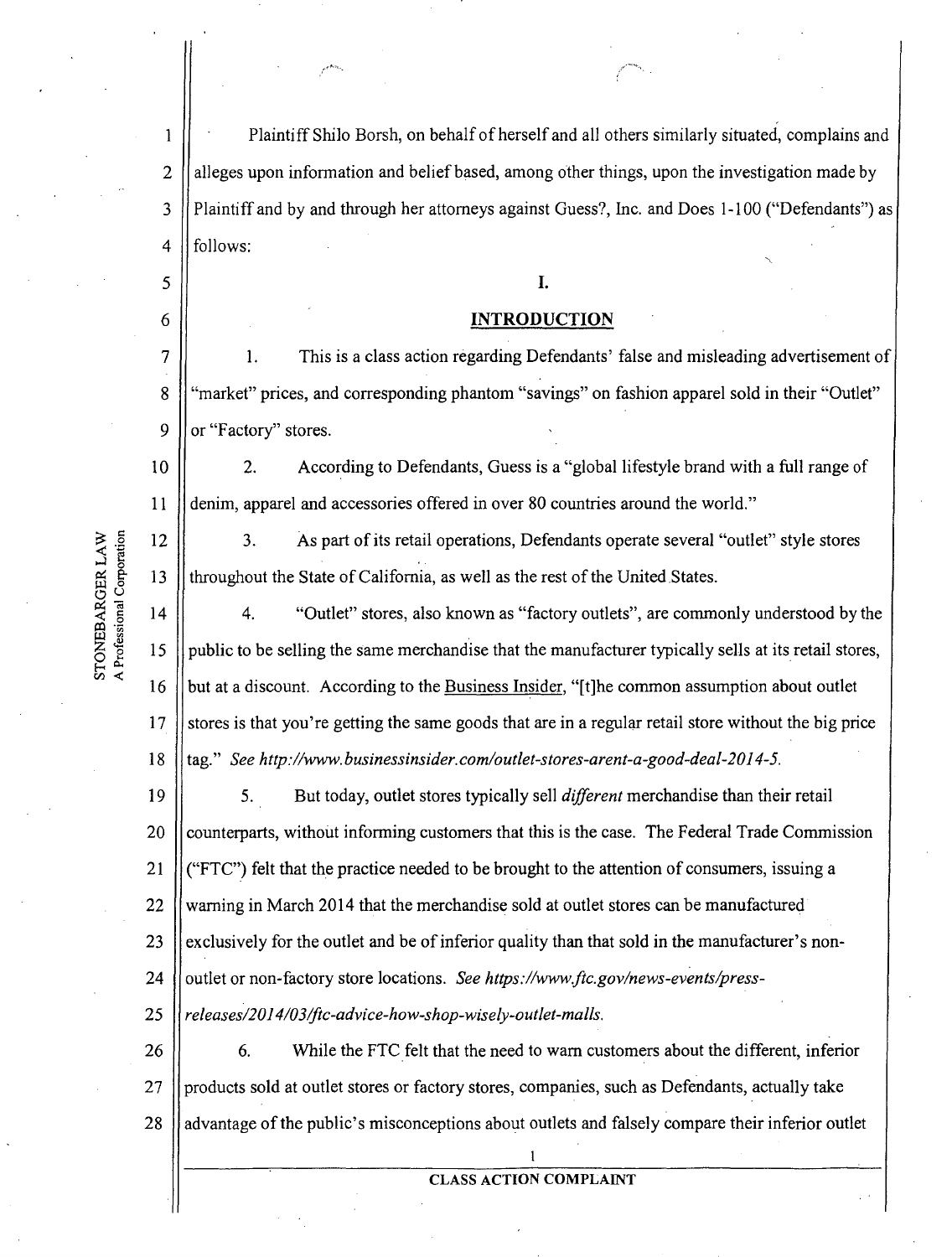1 2 products to the higher-end retail products sold in their non-outlet or non-factory store locations ir order to induce customers to purchase the "discounted" products.

3 4 5 6 7 8 9 10 11 12 I 13 7. In this case, Defendants have misled consumers by advertising items at discounted prices ("savings") by placing tags on its products sold at its California outlet locations that provide consumers with an item's alleged "retail price" and then selling the items at a price lower than the represented "retail price." The reality, however, is that the represented "retail price" on items sold at Defendants' outlet locations is not reflective of the price at which the item I at the outlet store has been or is being sold. Rather, the represented "retail price" is an inflated price that a different and superior product, bearing the manufacturer's logo, is being sold for at normal, retail locations, or is simply an inflated price that was inserted by Defendants to induce the public into believing that the item's "sale" price is a bargain. The "comparison" made by Defendants' "discount" representation is truly one of apples to oranges, and any "savings" are illusory.

14 15 STONEBARGER LAW<br>A Professional Corporation

16

17

18

19

20

22

23

24

25

8. Defendants' practice has been specifically addressed by the FTC. In the Code of Federal Regulations, under Title 16, which addresses Commercial Practices ("Guide Against Deceptive Pricing"), the FTC specifically states:

Many members of the purchasing public believe that a manufacturer's list price, or suggested retail price, is the price at which an article is generally sold. Therefore, if a reduction from this price is advertised, many people will believe that they are being offered a genuine bargain. To the extent that list or suggested retail prices do not in fact correspond to prices at which a substantial number of sales of the article in question are made, the advertisement of a reduction may mislead the consumer.

21  $16$  C.F.R. 233.3(a). The FTC concludes:

> It bears repeating that the manufacturer, distributor or retailer must in every case act honestly and in good faith in advertising a list price, and not with the intention of establishing a basis, or creating an instrumentality, for a deceptive comparison in any local or other trade area. For instance, a manufacturer may not affix price tickets containing inflated prices as an accommodation to particular retailers who intend to use such prices as the basis for advertising fictitious price rednctions.

26 16 C.F.R. 233.3(i).

27 28 9. In addition, under California law, specifically California Business and Professions I Code Section 17501, entitled *"value determinations; Former price advertisement,"* when a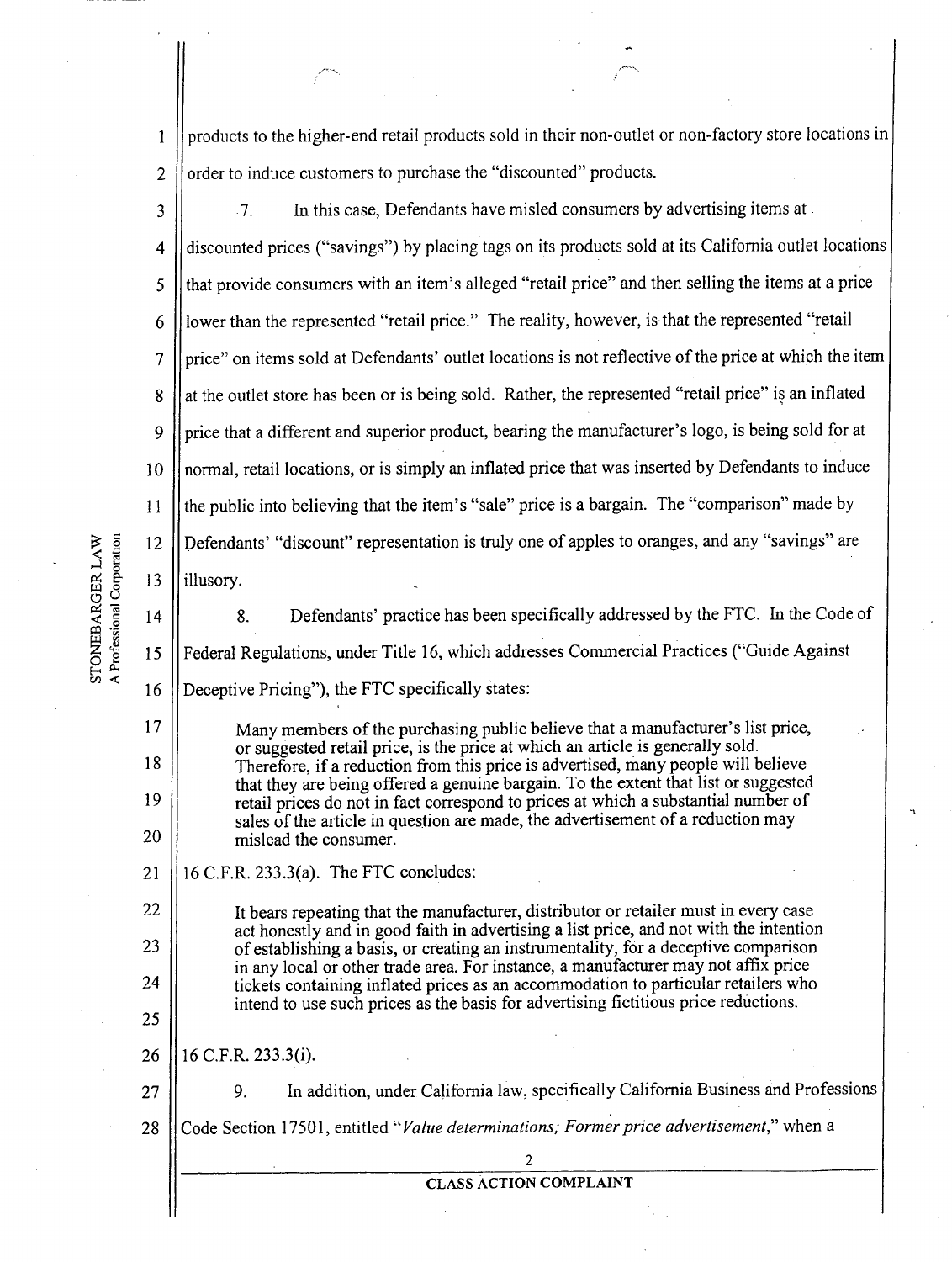1 retailer presents purported reduced "sale" prices and compares those prices to former, "original" 2  $\parallel$  prices, the purported "original" or "market" price must have been the prevailing market retail  $3$  || price of the article so advertised within the three months next immediately preceding the 4 publication of the advertised former prices. Specifically, California Business and Professions  $5 \int \text{Code Section 17501 states: "N]o price shall be advertised as a former price of any advertised$ 6 thing, unless the alleged former prices was the prevailing market price... within three months 7 next immediately preceding the publication of the advertisement or unless the date when the 8 alleged former price did prevail is clearly, exactly, and conspicuously stated in the 9 | | advertisement." Cal. Bus. & Prof. Code  $\S 17501$ .

10 10. The unlawful practice described above, utilized by Defendants and others, has caused a growing concern for consumer watchdogs. In early 2014, four members of Congress  $11$ 12 wrote a letter to the FTC requesting that the agency look into claims that merchants may be 13 selling lower quality items produced specifically for their outlet stores without properly 14' informing consumers about the difference between those items and the higher-quality products 15 found in regular retail stores. See www.whitehouse.senate.gov/news/release/sens-and-rep-to-ftc-*I outlet-stores-may-be-misleading-consumers.*  16

A Professional Corporation STONEBARGER LAW

> 17 18 19 20 21 22 23 24 25 26 27 28 11. Plaintiff herein alleges that under California law, the purported "retail price" advertised in Defendants' California outlet store locations never existed and/or did not constitute the prevailing market retail prices for such products within the three months next immediately preceding the publication of the sales tag. By representing that there is a difference between the "sale price" and the "retail price," Defendants are engaging in a false advertising campaign calculated to lure consumers into purchasing products they believe are significantly discounted. 12. Through its false and misleading marketing, advertising and pricing scheme Defendants have violated, and continue to violate, California law prohibiting advertising goods for sale as discounted from former prices, when in fact, such representations are false and misleading. Specifically, Defendants violated, and continue to violate, California's Business & Professions Code §§ 17200, *et seq* (the "UCL"), California's Business & Professions Code §§ 17500, *et seq* (the "FAL"), and the California Consumers' Legal Remedies Act, California Civil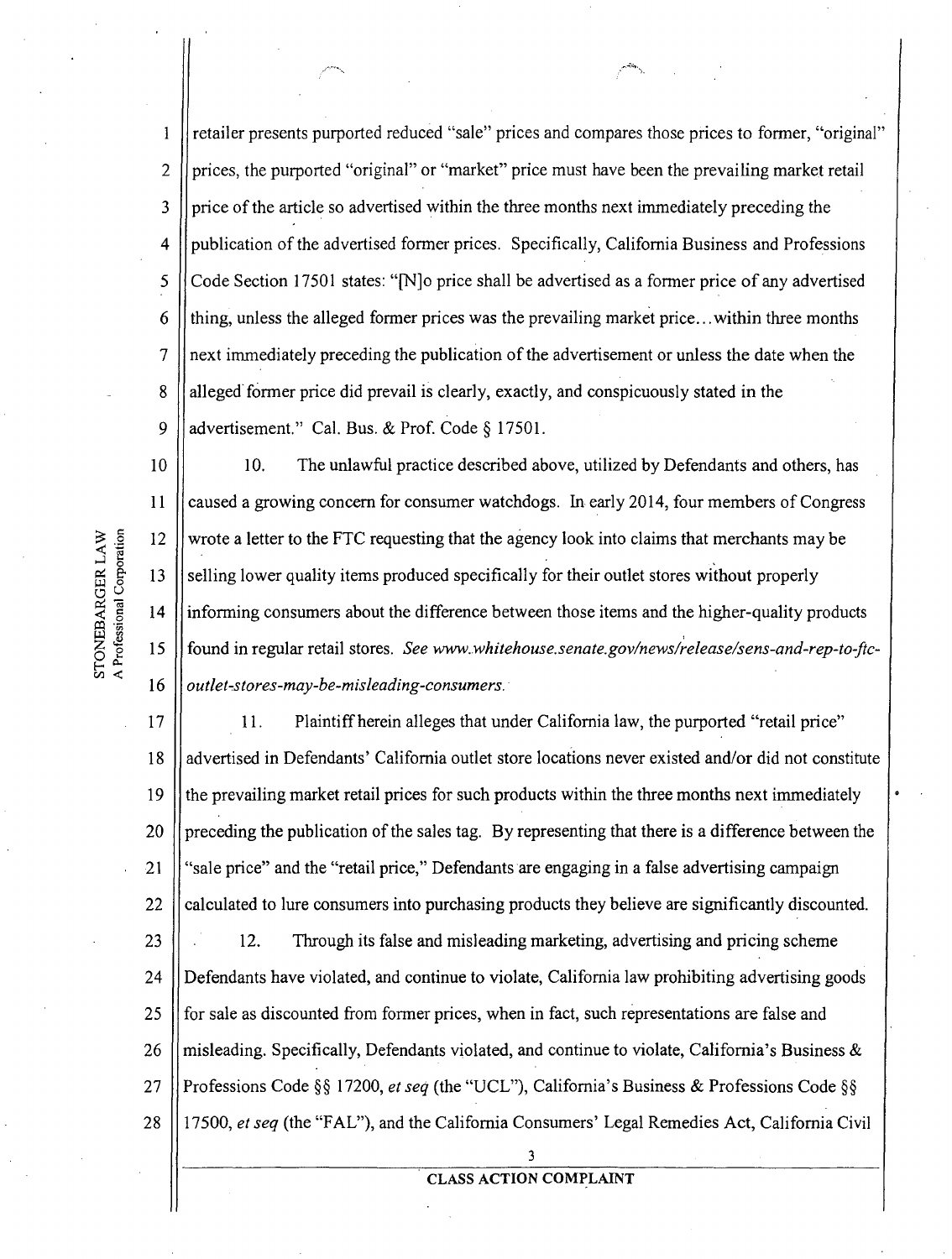1 Code §§ 1750, *et seq* (the "CLRA")

2 3 4 5 6 7 8 9 10 11 I 12 13. Plaintiff brings this action on behalf of herself and other similarly situated consumers who have purchased one or more items at Defendants' outlet stores that were deceptively represented as discounted from false prices. Plaintiff, on behalf of herself and all other similarly situated individuals, seeks to stop the practice of falsely giving the public the impression that "outlets" are providing them with significant savings, when, in fact, the outlets are really just selling a company's own "knock-off", inferior products that truly are worth less than the original, higher-quality retail items offered for sale by the company and by advertising false sales to give the impression that there is any savings going on. By providing false price comparisons, Defendants are deceiving the public and are breaking the law. Plaintiff seeks an order certifying this as a class action, giving restitution and damages to the Class, and enjoining Defendants from continuing with their false-information campaign.

# II.

### JURISDICTION AND VENUE

15 16 17 14. Defendant Guess?, Inc. has conducted business in the County of San Francisco, which has caused both obligations and liability of Defendant Guess?, Inc. to arise in the County of San Francisco.

15. The amount of controversy exceeds the jurisdictional minimum of this Court.

### Ш.

### THE PARTIES

#### 21 A. Plaintiff Shiloh Borsh

22 23 24 25 26 27 28 16. Plaintiff resides in Sacramento Courity. Within the last three years, Plaintiff, in reliance on Defendants' false and deceptive advertising, marketing and "discount" pricing schemes, purchased, among others, a dress for approximately \$22.49 at Defendants' outlet store in Folsom, California. The dress was advertised and represented by Defendants as having a "retail price" of approximately "29.99". That price was discounted and represented to Plaintiff as being sold as "25% Off" the represented "retail price" of \$29.99 according to the price tag and related signage. However, this product was never offered for sale at the represented "retail

# 4 CLASS ACTION COMPLAINT

 $\frac{\text{AW}}{\text{400}}$  $\frac{1}{2}$  is

13

14

18

19

20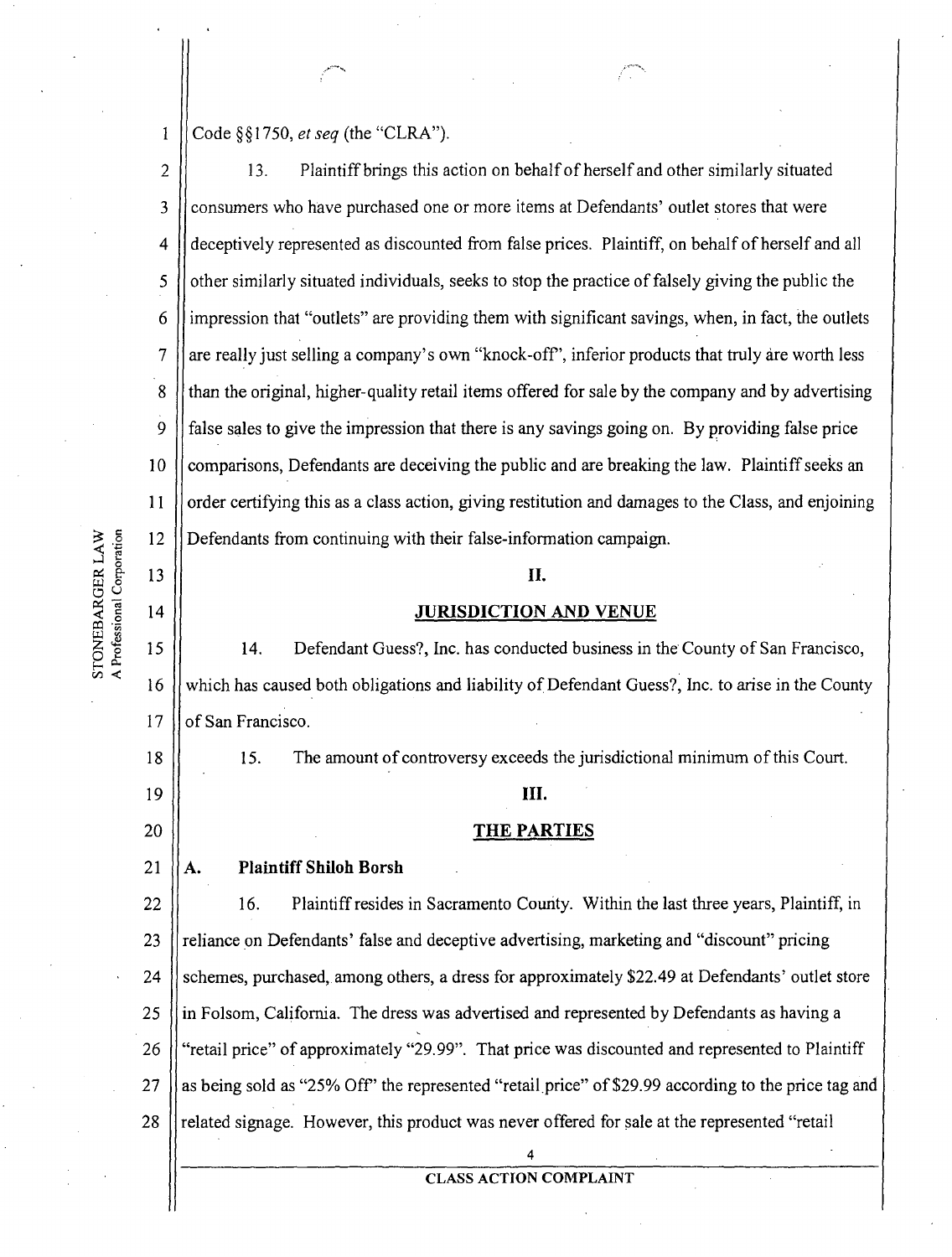price" of \$29.99 at Defendants' California retail stores, nor was it offered at that price within the 2 || ninety (90) day time period immediately preceding Plaintiff's purchase at any other retailer who  $3 \mid$  sold this specific product. In fact, the product purchased by Plaintiff was never offered for sale || by Defendants at any of their retail stores; rather, the item was only sold by Defendants at their California outlet or factory store locations and \$29.99 was not the prevailing market price for this ||item. Thus, Plaintiff was damaged by her purchase of the product that she believed to have been || steeply discounted.

8 || **B.** Defendant Guess?, Inc.

~`•~

9 17. Plaintiff is informed and believes, and upon such information and belief alleges, Ut Defendant Guess?, Inc. is a Delaware corporation with its principal executive offices in 11 California.

# $12 \parallel C$ . Doe Defendants

18. Plaintiff does not know the true names or capacities of the persons or entities sued herein as DOES 1-100, inclusive, and therefore sues such Defendants by such fictitious names. Plaintiff is informed and believes, and upon such information and belief alleges, that each of the DOE Defendants is in some manner legally responsible for the damages suffered by Plaintiff and 17 I the Class members as alleged herein. All Defendants were at all relevant times acting as actual 18 agents, conspirators, aiders and abettors who provided substantial assistance with knowledge of the wrongful conduct, ostensible agents, partners and/or joint venturers and employees of all 20 | other Defendants, and that all acts alleged herein occurred within the course and scope of said  $\theta$  agency, employment, partnership, joint venture, conspiracy and/or enterprise, and with the express and/or implied permission, knowledge, consent, authorization and ratification of their  $\vert$  Co-Defendants; however, this allegation is pleaded as an "alternative" theory wherever not doing ||so would result in a contradiction with other allegations. Plaintiff will amend this Complaint to  $\parallel$  set forth the true names and capacities of these Defendants when they have been ascertained, 26 along with appropriate charging allegations, as may be necessary.  $27 \|\|\|$ 

 $28$   $\,\mathrm{H}$  W

STONEBARGER LAW<br>A Professional Corporation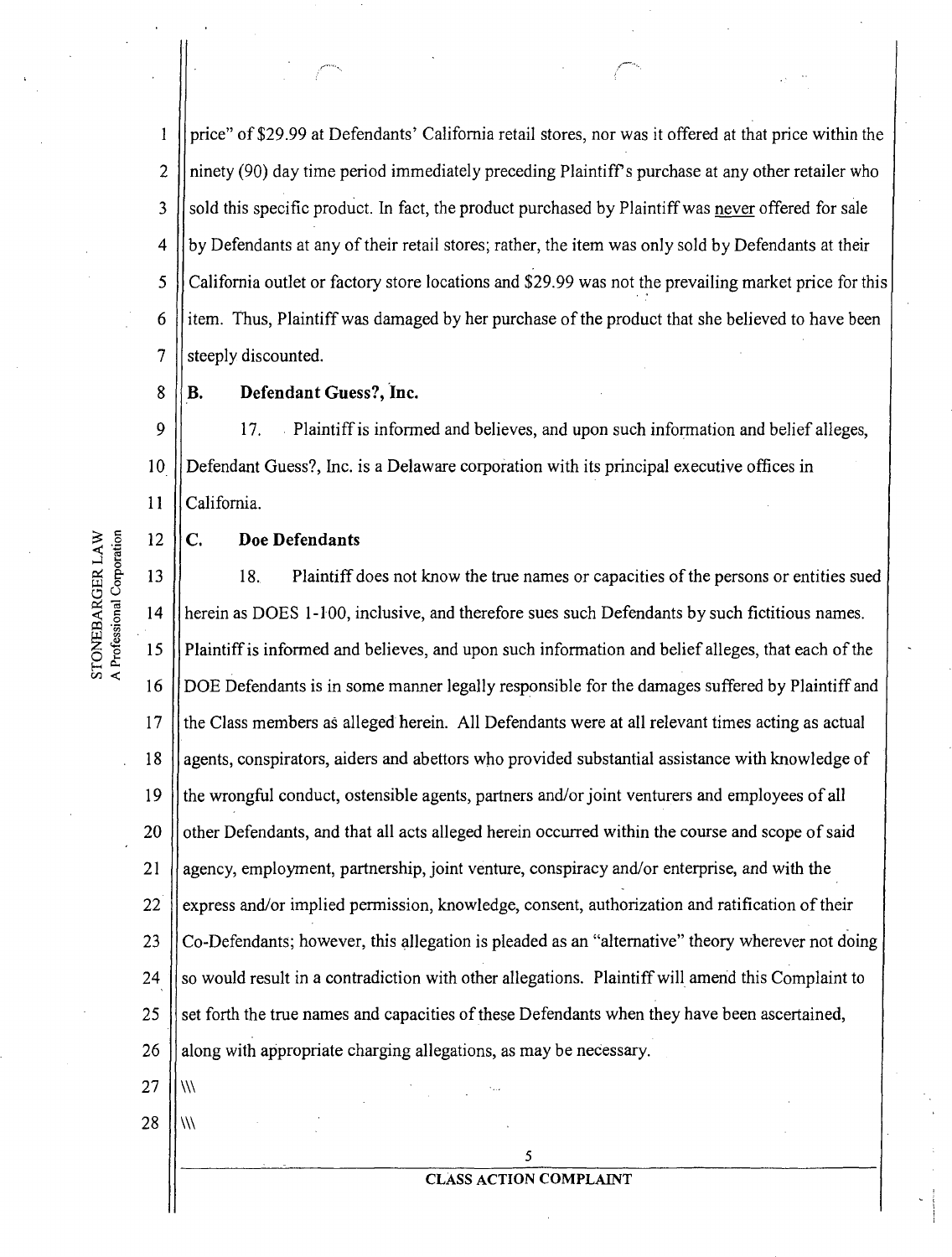r<sup>ema</sup>r.

# **FACTUAL BACKGROUND** ,

2 19. Within the last three (3) years, Plaintiff shopped at Defendant's outlet store in 3 Folsom, California to purchase clothing and related apparel for personal use. 4 20. Upon examining a dress at Defendants' outlet store, Plaintiff viewed a 5 representation by Defendants' that the dress had a"retail price" of \$29.99. The represented 6 "retail price" was set forth on the product tag for the dress she was considering purchasing. 7 21. Plaintiff observed signage adjacent and above to the dress she was considering 8 purchasing which represented that the dress was on sale for "25% off') — a discount and savings 9 of \$7.50 as compared to the represented "retail price" of \$29.99. 10 22. Relying upon Defendants' misrepresentations and false and deceptive advertising 11 and believing that she was receiving a significant value by purchasing the dress for 25% less than 12 the alleged "retail price" of \$29.99, Plaintiff decided to purchase the dress and proceeded to the 13 cash register where she did in fact purchase the dress. 14 23. Plaintiff would not have purchased the dress without the misrepresentations made 15 by Defendants. As a result, Plaintiff has been personally victimized by and suffered economic 16 injury as a direct result of Defendants' unlawful, unfair and fraudulent conduct. 17 24. Defendants know that their comparative price advertising is false, deceptive, 18 19 misleading and unlawful under California law. 25. Defendants fraudulently concealed from and intentionally failed to disclose to 20 Plaintiff and other members of the proposed Class the truth about the advertised price and former 21 22 prices. 26. At all relevant times, Defendants have been under a duty to Plaintiff and the 23 proposed Class to disclose the truth about the false discounts. 24 27. Plaintiff relied upon Defendants' misrepresentation as to the product's "retail 25 price" and false discount when purchasing the dress. Plaintiff would not have made such a 26 purchase but for Defendants' representation of a purported "retail price" which caused Plaintiff 27 to reasonably believe that she was receiving a substantial discount and was making a bargain 28 6

CLASS ACTION COMPLAINT

A Professional Corporation STONEBARGER LAW

1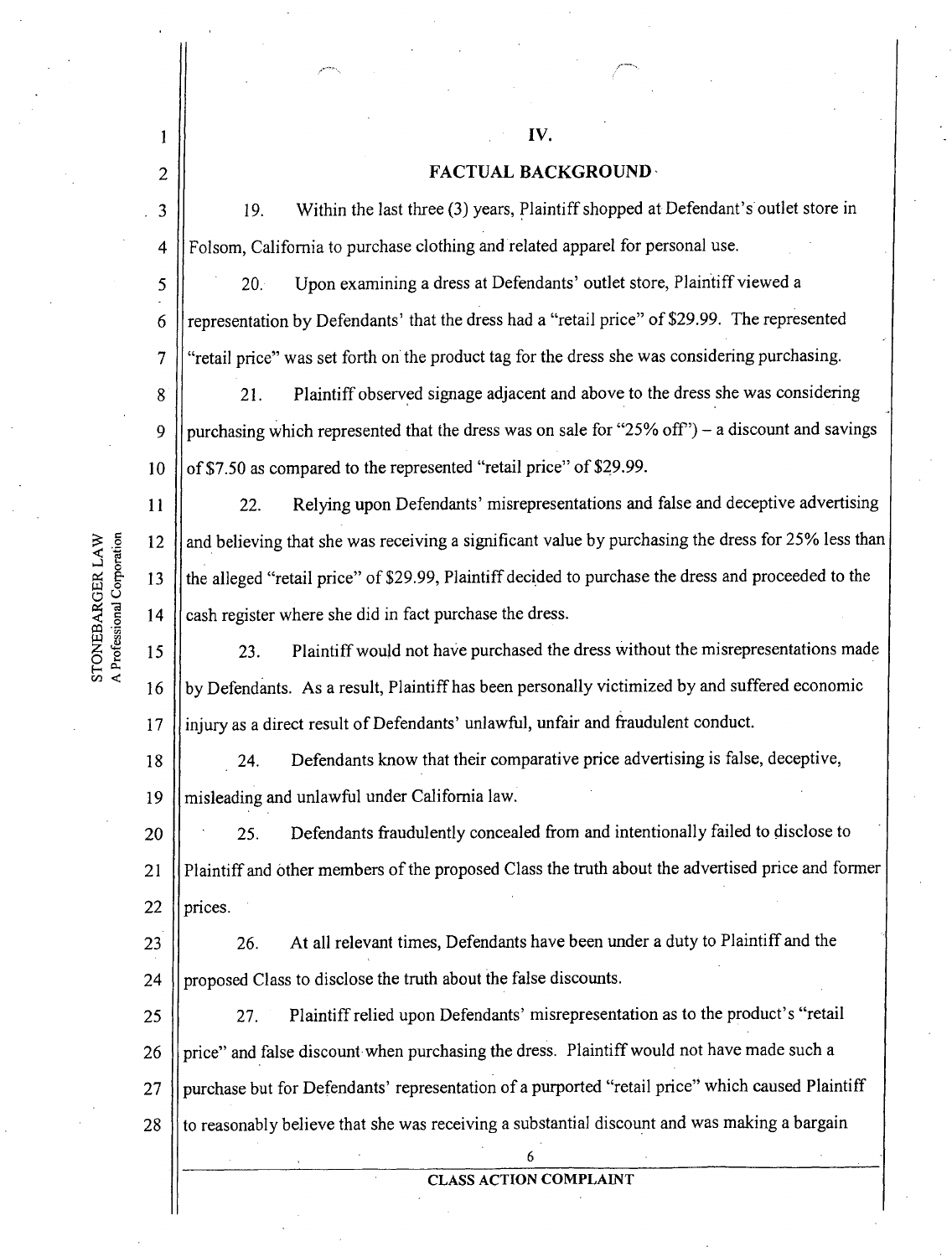1 purchase.

2 3 4 5, 6 28. Plaintiff and the Class reasonably and justifiably acted and relied on the substantial price differences that Defendants advertised, and made purchases believing that they were receiving a substantial discount on an item of greater value than it actually was. Plaintiff, like other Class members, was lured in, relied on, and damaged by these pricing schemes that Defendants carried out.

7 8 9 29. Defendants intentionally concealed and failed to disclose material facts regarding the truth about its "retail price" advertising in order to entice Plaintiff and the proposed Class to purchase products in their California outlet locations.

A Professional Corporation STONEBARGER LAW

| 10 | V.                                                                                                                                                                                                                                        |  |  |  |  |
|----|-------------------------------------------------------------------------------------------------------------------------------------------------------------------------------------------------------------------------------------------|--|--|--|--|
| 11 | <b>CLASS ALLEGATIONS</b>                                                                                                                                                                                                                  |  |  |  |  |
| 12 | 30.<br>Plaintiff brings this action on behalf of herself, and all others similarly situated,                                                                                                                                              |  |  |  |  |
| 13 | pursuant to Section 382 of the California Code of Civil Procedure and seeks certification of the                                                                                                                                          |  |  |  |  |
| 14 | following Class and Subclass against Defendants for violations of California state laws:                                                                                                                                                  |  |  |  |  |
| 15 | Class: All individuals who, in the State of California, purchased any item at one                                                                                                                                                         |  |  |  |  |
| 16 | of Defendants' outlet or factory stores located in the State of California during the<br>four (4) year period preceding the filing of this Class Action Complaint, and who                                                                |  |  |  |  |
| 17 | did not subsequently return the purchased item to Defendants (the "Class").                                                                                                                                                               |  |  |  |  |
| 18 | CLRA Subclass: All individuals who, in the State of California, purchased any<br>item at one of Defendants' outlet or factory stores located in the State of                                                                              |  |  |  |  |
| 19 | California during the three (3) year period preceding the filing of this Class<br>Action Complaint through the present, and who did not subsequently return the                                                                           |  |  |  |  |
| 20 | purchased item to Defendants (the "CLRA Subclass"). <sup>1</sup>                                                                                                                                                                          |  |  |  |  |
| 21 | Excluded from the Class are Defendants, as well as its officers, employees, agents or affiliates,                                                                                                                                         |  |  |  |  |
| 22 | and any judge who presides over this action, as well as all past and present employees, officers                                                                                                                                          |  |  |  |  |
| 23 | and directors of Defendants. Plaintiff reserves the right to expand, limit, modify, or amend these                                                                                                                                        |  |  |  |  |
| 24 | class definitions, including the addition of one or more subclasses, in connection with her motion                                                                                                                                        |  |  |  |  |
| 25 | for class certification, or at any other time, based upon, <i>inter alia</i> , changing circumstances and/or                                                                                                                              |  |  |  |  |
| 26 | new facts obtained during discovery.                                                                                                                                                                                                      |  |  |  |  |
| 27 |                                                                                                                                                                                                                                           |  |  |  |  |
| 28 | <sup>1</sup> Plaintiff is a representative and member of both the Class and the CLRA Subclass. Because all members of the<br>CLRA Subclass are also members of the Class, both will be referred to as the "Class" unless otherwise noted. |  |  |  |  |
|    | <b>CLASS ACTION COMPLAINT</b>                                                                                                                                                                                                             |  |  |  |  |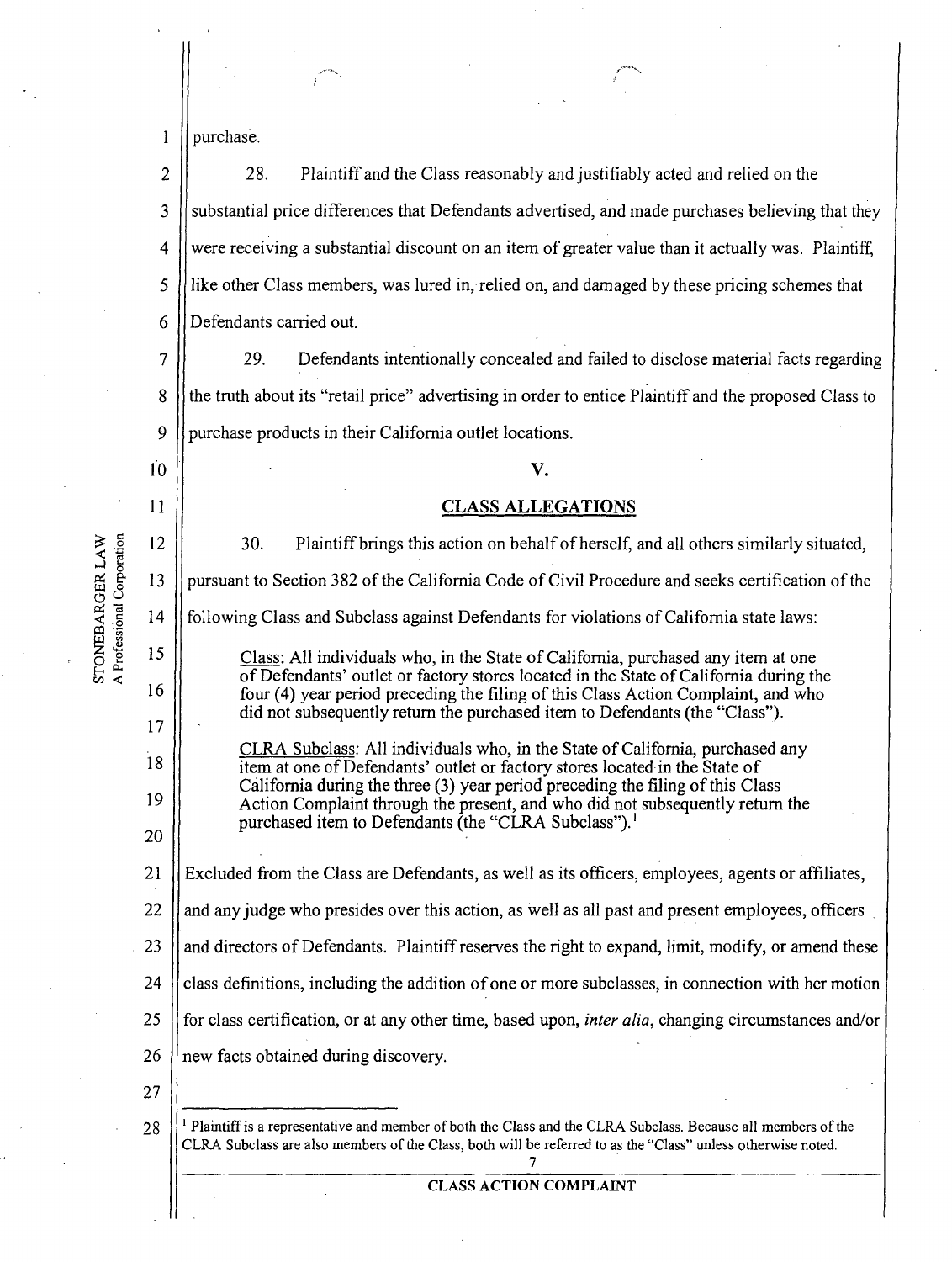1 2 3 4 5 6 7 8 9 31. The members of the Class are so numerous that joinder of all members is impracticable. While the exact number of Class members is unknown to Plaintiff at this time, such information can be ascertained through appropriate discovery and from records maintained by Defendants and their agents. Specifically, Defendants keep extensive computerized records of its customers through, *inter alia,* customer loyalty programs, co-branded credit cards and general marketing programs. Defendants have one or more databases through which a significant majority of Class members may be identified and ascertained, and they maintain contact information, including email and home addresses, through which notice of this action could be disseminated in accordance with due process requirements.

10 11 12 32. There is a well-defined community of interest among the Class because common questions of law and fact predominate, Plaintiff's claims are typical of the members of the Class, and Plaintiff can fairly and adequately represent the interests of the Class.

13 14 15 33. Common questions of law and fact exist as to all members of the Class and predominate over any questions affecting solely individual members of the Class. Among the questions of law and fact commori to the class are, but not limited to, the following:

16 17 18 a. Whether, during the Class Period, Defendants' used false "retail prices" or misleading price labels and falsely advertised price discounts on the products sold in their . California retail outlet stores;

19 20 21 b. Whether, during the Class Period, the "retail prices" advertised by Defendants were the prevailing market prices for the respective products during-the three month period preceding the dissemination and/or publication of the advertised "retail prices";

22 23 C. Whether Defendants engaged in unfair, unlawful and/or fraudulent business practices in violation of California Business and Professions Code Section 17200;

24 25 d. Whether Defendants engaged in false or misleading advertising in violation of California Business and Professions Code Section 17500;

26 27 e. Whether Defendants engaged in unfair competition or deceptive acts or practices in violation of the Consumers' Legal Remedies Act;

28

f. Whether Plaintiff and Class members are entitled to damages and/or

8 CLASS ACTION COMPLAINT

STONEBARGER LAW A Professional Corporation

w~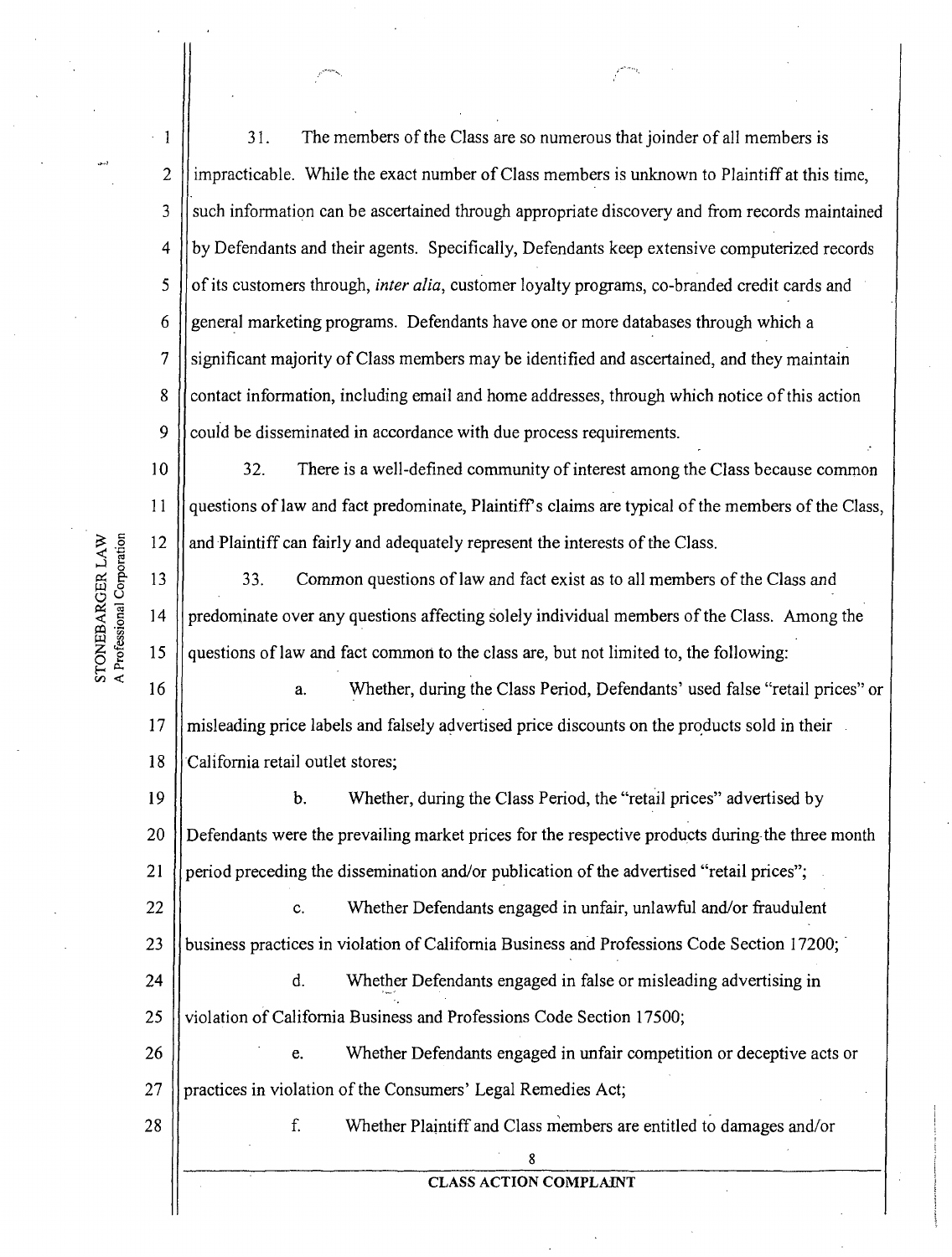$\mathbf{1}$ restitution and the proper measure of that loss; and

2 3 g. Whether an injunction is necessary to prevent Defendants from continuing to use false, misleading or illegal price comparisons, discounts, or fabricated "retail prices".

4 5 34. Plaintiff's claims are typical of those of the other Class members because Plaintiff, like every other Class member, was exposed to virtually identical conduct and injury.

6 7 8 9 10 11 35. Plaintiff will fairly and adequately represent and protect the interests of the Class in that they have no disabling conflicts of interest that would be antagonistic to those of the other members of the Class. Plaintiff seeks no relief that is antagonistic or adverse to the members of the Class and the infringement of the rights and the damages they have suffered are typical of all other Class members. Plaintiff has retained competent counsel, experienced in class action litigation and consumer protection law.

12 13 14 36. The nature of this action and the nature of laws available to Plaintiff and the Class make the use of the class action device a particularly efficient and appropriate procedure to afford relief to Plaintiff and the Class for the wrongs alleged because:

15 16 17 a. The individual amounts of damages involved, while not insubstantial, are such that individual actions or other individual remedies are impracticable and litigating individual actions would be too costly;

18 19' 20 21 b. If each Class member was required to file an individual lawsuit, the Defendants would necessarily gain an unconscionable advantage since they would be able to exploit and overwhelm the limited resources of each individual Class member with vastly superior financial and legal resources;

22 23 C. The costs of individual suits could unreasonably consume the amounts that would be recovered;

24 25 26 **i** d. Proof of a common factual pattern that Plaintiff experienced is representative of that experienced by the Class and will establish the right of each member of the Class to recover on the cause of action alleged; and

27 28 e. Individual actions would create a risk of inconsistent results and would be unnecessary and duplicative of this litigation.

### 9 CLASS ACTION COMPLAINT

A Professional Corporation STONEBARGER LAW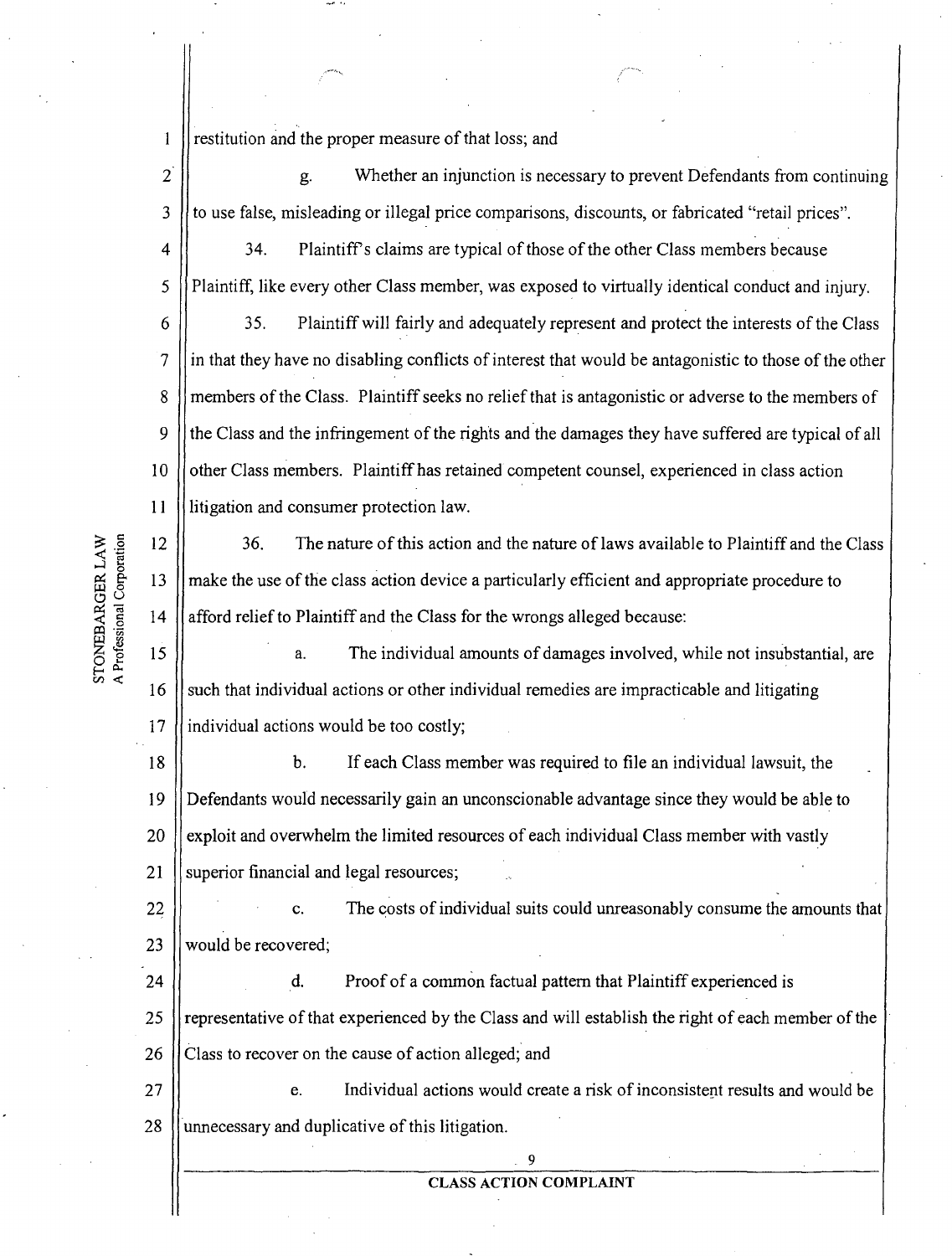1 2 3 4 5 6 7 8 9 10 11 12 13 14 15 16 17 18 19 20 21 22 23 24 25 26 27 28 37. Plaintiff and Class members have all similarly suffered irreparable harm and damages as a result of Defendants' unlawful and wrongful conduct. This action will provide substantial benefits to Plaintiff, the Class and the public because, absent this action, Plaintiff and Class members will continue to suffer losses, thereby allowing Defendants' violations of law to proceed without remedy, and allowing Defendants to retain proceeds of its ill-gotten gains. 38. All Class members, including Plaintiff, were exposed to one or more of Defendants' misrepresentations or omissions of material fact claiming that the represented "retail prices" were in existence. Due to the scope and extent of Defendants' consistent false price advertising scheme, disseminated in a years-long campaign to California consumers via a number of different platforms — in-store displays, print advertisements, and the like — it can be reasonably inferred that such misrepresentations or omissions of material fact were uniformly made to all members of the Class. In addition, it can be reasonably presumed that all Class members, including, Plaintiff, affirmatively acted in response to the representations contained in Defendants' false advertising scheme when purchasing merchandise at Defendant's outlet stores. VI. FIRST CAUSE OF ACTION Violation Unfair Competition Law Business and Professions Code § 17200 *et seq.*  (On Behalf of the Class Against Defendants) 39. Plaintiff and the Class incorporate by reference each and every paragraph of this Class Action Complaint as if fully set forth herein. 40. The UCL prohibits any business practice that is "unlawful, unfair or fraudulent", as well as any "unfair, deceptive, untrue or misleading" advertising. 41. A business act or practice is "unfair" under the UCL if it offends an established public policy or is immoral, unethical, oppressive, unscrupulous or substantially injurious to consumers, and that unfairness is determined by weighing the reasons, justifications and motives of the practice against the gravity of the harm to the alleged victims. 42. Defendants' actions constitute "unfair" business acts or practices because, as alleged above, Defendants engaged in misleading and deceptive price comparison advertising lo CLASS ACTION COMPLAINT

STONEBARGER LAW<br>A Professional Corporation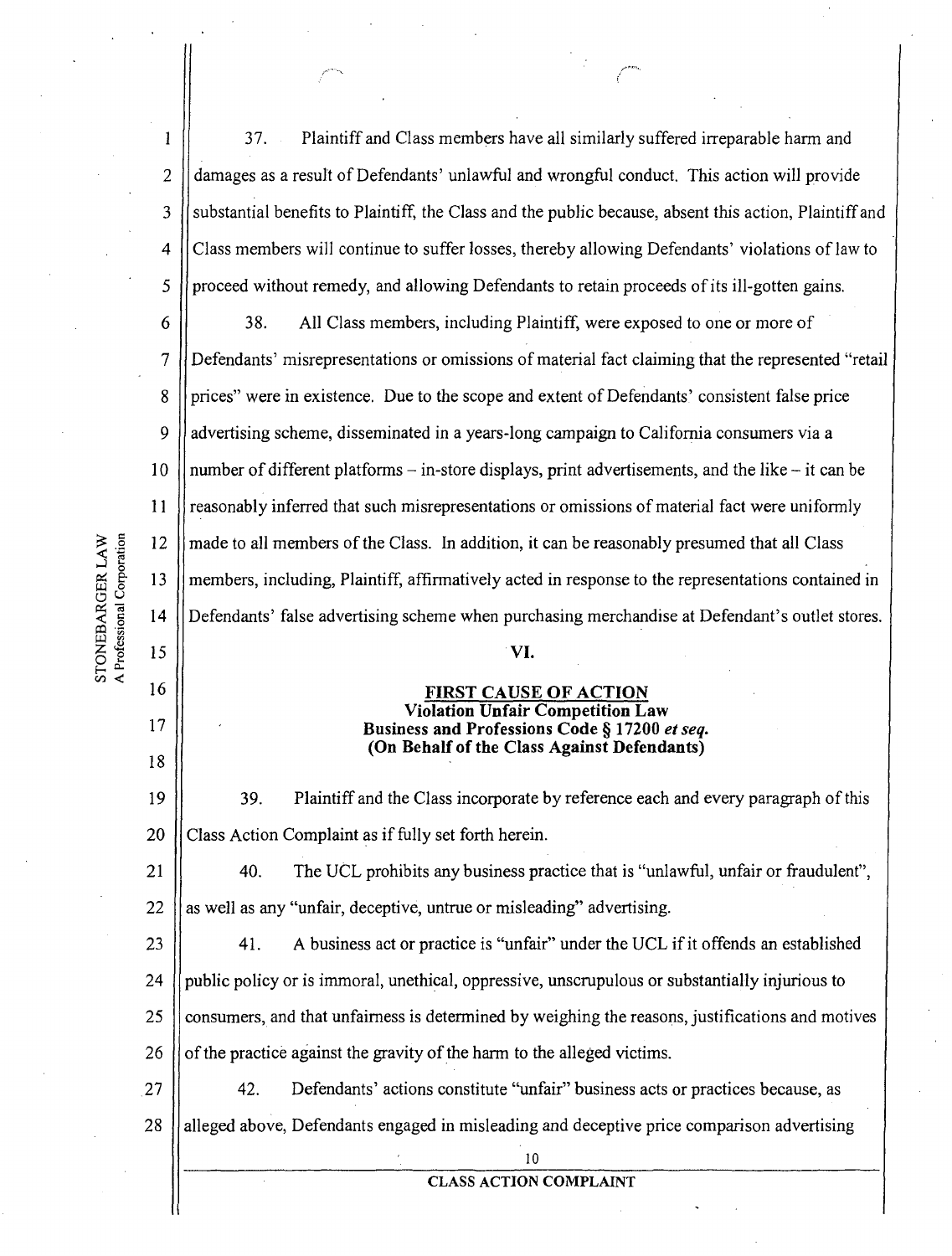|                                               | l            | that represented false "retail prices" that were fabricated so that Defendants could represent                                                                                                                                                                                                        |  |
|-----------------------------------------------|--------------|-------------------------------------------------------------------------------------------------------------------------------------------------------------------------------------------------------------------------------------------------------------------------------------------------------|--|
|                                               | $\mathbf{2}$ | phantom markdowns. Defendants' acts and practices offended an established public policy, and                                                                                                                                                                                                          |  |
|                                               | 3            | engaged in immoral, unethical, oppressive, and unscrupulous activities that are substantially                                                                                                                                                                                                         |  |
|                                               | 4            | injurious to consumers.                                                                                                                                                                                                                                                                               |  |
|                                               | 5            | 43.<br>The harm to Plaintiff and Class members outweighs the utility of Defendants'                                                                                                                                                                                                                   |  |
|                                               | 6            | practices. There were reasonably available alternatives to further Defendants' legitimate                                                                                                                                                                                                             |  |
|                                               | 7            | business interests, other than the misleading and deceptive conduct described herein. Thus,                                                                                                                                                                                                           |  |
|                                               | 8            | Defendants' conduct, as alleged herein, is unfair under the UCL.                                                                                                                                                                                                                                      |  |
|                                               | 9            | 44.<br>A business act or practice is "fraudulent" under the UCL if it is likely to deceive                                                                                                                                                                                                            |  |
|                                               | 10           | members of the consuming public.                                                                                                                                                                                                                                                                      |  |
|                                               | 11           | 45.<br>Defendants' acts and practices alleged above have deceived Plaintiff and are                                                                                                                                                                                                                   |  |
|                                               | 12           | likely to deceive members of the public. 16 C.F.R. 233.3 explains the use of a MSRP as follows:                                                                                                                                                                                                       |  |
|                                               | 13           | Many members of the purchasing public believe that a manufacturer's list price,                                                                                                                                                                                                                       |  |
|                                               | 14           | or suggested retail price, is the price at which an article is generally sold.<br>Therefore, if a reduction from this price is advertised, many people will believe<br>that they are being offered a genuine bargain. To the extent that list or suggested                                            |  |
| STONEBARGER LAW<br>A Professional Corporation | 15           | retail prices do not in fact correspond to prices at which a substantial number of<br>sales of the article in question are made, the advertisement of a reduction may                                                                                                                                 |  |
|                                               | 16           | mislead the consumer.                                                                                                                                                                                                                                                                                 |  |
|                                               | 17           | 16 C.F.R. 233.3(a). It concludes:                                                                                                                                                                                                                                                                     |  |
|                                               | 18           | It bears repeating that the manufacturer, distributor or retailer must in every case<br>act honestly and in good faith in advertising a list price, and not with the intention                                                                                                                        |  |
|                                               | 19           | of establishing a basis, or creating an instrumentality, for a deceptive comparison<br>in any local or other trade area. For instance, a manufacturer may not affix price                                                                                                                             |  |
|                                               | 20           | tickets containing inflated prices as an accommodation to particular retailers who<br>intend to use such prices as the basis for advertising fictitious price reductions.                                                                                                                             |  |
|                                               | 21           |                                                                                                                                                                                                                                                                                                       |  |
|                                               | 22           | 16 C.F.R. 233.3(i).                                                                                                                                                                                                                                                                                   |  |
|                                               | 23           | California law also expressly prohibits false pricing schemes. California Business<br>46.                                                                                                                                                                                                             |  |
|                                               | 24           | and Professions Code Section 17501 entitled "Value determinations; Former price                                                                                                                                                                                                                       |  |
|                                               | 25           | advertisement," states:                                                                                                                                                                                                                                                                               |  |
|                                               | 26           | For the purpose of this article the worth or value of anything advertised is the<br>prevailing market price, wholesale if the offer is at wholesale, retail if the offer is<br>at retail, at the time of publication of such advertisement in the locality wherein<br>the advertisement is published. |  |
|                                               | 27           |                                                                                                                                                                                                                                                                                                       |  |
|                                               | 28           | 11                                                                                                                                                                                                                                                                                                    |  |
|                                               |              | <b>CLASS ACTION COMPLAINT</b>                                                                                                                                                                                                                                                                         |  |
|                                               |              |                                                                                                                                                                                                                                                                                                       |  |

 $\hat{\theta}$ 

 $\cdot$ 

 $\begin{array}{c} \hline \end{array}$ 

 $\cdot$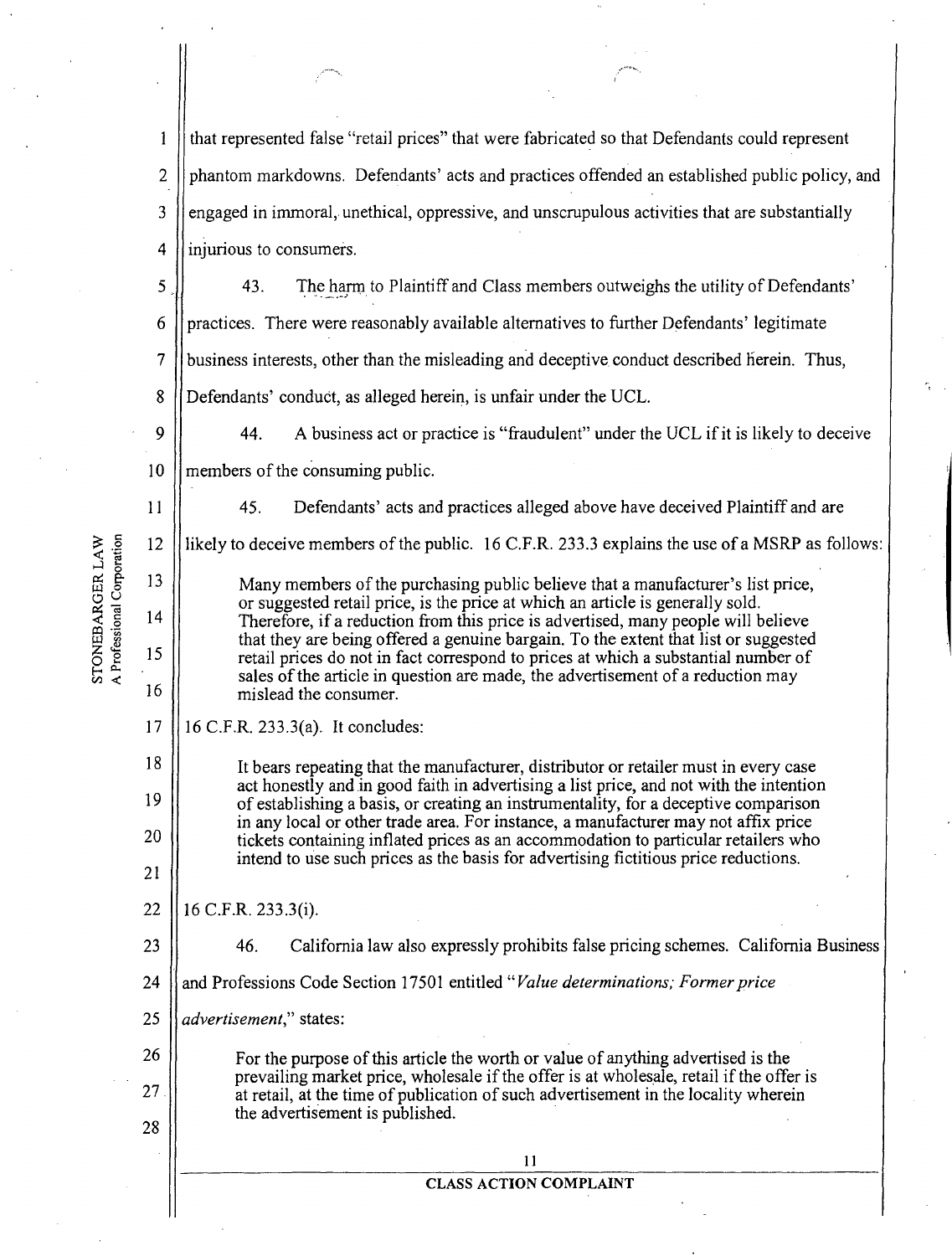*No price shall be advertised as a former price of any advertised thing, unless the alleged former price was the prevailing market price as above defined within three months next immediately preceding the publication of the advertisement*  or unless the date when the alleged former price did prevail is clearly, exactly and conspicuously stated in the advertisement. [Emphasis added.]

47. Plaintiff relied on Defendants' fraudulent and deceptive representations regarding the "retail prices" it represented and the corresponding "discounts" for the items that Defendants sell at their retail outlet stores. Plaintiff relied upon these misrepresentations to her detriment, they were a substantial cause in influencing Plaintiff s decision to purchase her product, and Plaintiff would not have purchased the product but for Defendants' misrepresentations.

48. Thus, Defendants' conduct, as alleged herein, is "fraudulent", under the UCL.

9 10 11 49. A business act or practice is "unlawful" under the UCL if it violates any other law or regulation.

50. As detailed in Plaintiffls Third Cause of Action, California Civil Code Section  $1770(a)(9)$ , prohibits a business from "[a]dvertising goods or services with intent not to sell them as advertised," and subsection (a)(13) prohibits a business from "[m]aking false or misleading statements of fact concerning reasons for, existence of, or amounts of price reductions."

51. Defendants' practices, as set forth herein, are misleading and will continue to mislead in the future. Consequently, Defendants' practices constitute an unlawful business practices within the meaning of the UCL.

19 20 21 22 23 24 25 52. Defendants' violation of the UCL through their unlawful, unfair and fraudulent business practices are ongoing and present a continuing threat that members of the public will be deceived into purchasing products based on price comparisons of arbitrary and inflated "retail prices" to "sale" prices. Plaintiff and the class are entitled to preliminary and permanent injunctive relief ordering Defendants to cease this unfair competition, as well as restitution to Plaintiff and the Class of all of monies spent associated with the unfair competition, or such . portion of those monies as the Court may find equitable.

STONEBARGER LAW

A Professional Corporation

1

2

3

4

5

6

7

8

12

13

14

15

16

17

18

26

///

///

///

27

28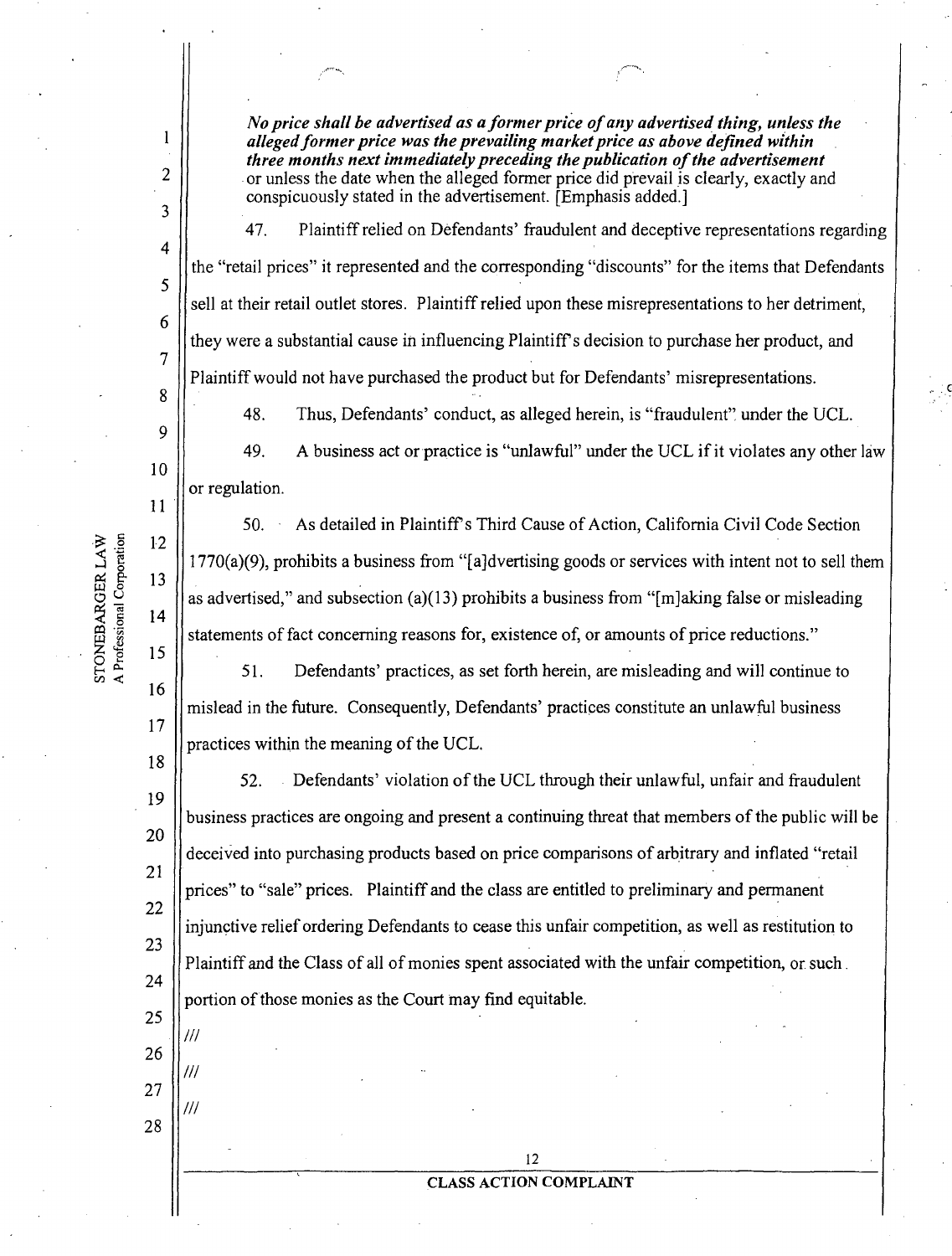vrl.

**(On Behalf of the Class Against Defendants)** 

53. Plaintiff and the Class incorporate by reference eacli and every paragraph of this Class Action Complaint as if.fully set forth herein.

6 7 8 9 10 11 12 13 54. California Business and Professions Code section 17500 (the "FAL") provides that "[i]t is unlawful for any ... corporation ... with intent...to dispose of...personal property ... to induce the public to enter into any obligation relating thereto, to make or disseminate or cause to be made or disseminated ... from this state before the public in any state, in any newspaper or other publication, or any advertising device, or by public outcry or proclamation, or in any other manner or means whatever, including over the Internet, any statement...which is untrue or misleading, and which is known, or which by the exercise of reasonable care should be known, to be untrue or misleading...."

55. The "intent" required by the FAL is the intent to dispose of property, and not the intent to mislead the public in the disposition of such property.

16 17 18 19 20 56. As stated above, the FAL provides: "[N)o price shall be advertised as a former price of any advertised thing, unless the alleged former prices was the prevailing market price ... within three months next immediately preceding the publication of the advertisement or unless the date when the alleged former price did prevail is clearly, exactly, and conspicuously stated in the advertisement." Cal. Bus. & Prof. Code § 17501.

21 22 23 24 ' 25 26 27 57. Defendants' advertising of discounted prices based upon "retail prices" as to their outlet store products were false and misleading misrepresentations as such purported "retail prices" were never the true prevailing prices for the goods sold by Defendants at its California outlet locations. Therefore, this advertising was, and is, an unfair, untrue and misleading practice. This deceptive marketing practice gave consumers the false impression that the products were regularly sold on the market for a substantially higher price than they actually were and were worth more than they actually were.

28

58. Defendants misled consumers by making untrue and misleading statements and

A Professional Corporation STONEBARGER LAW

14

15

1

2

3

4

5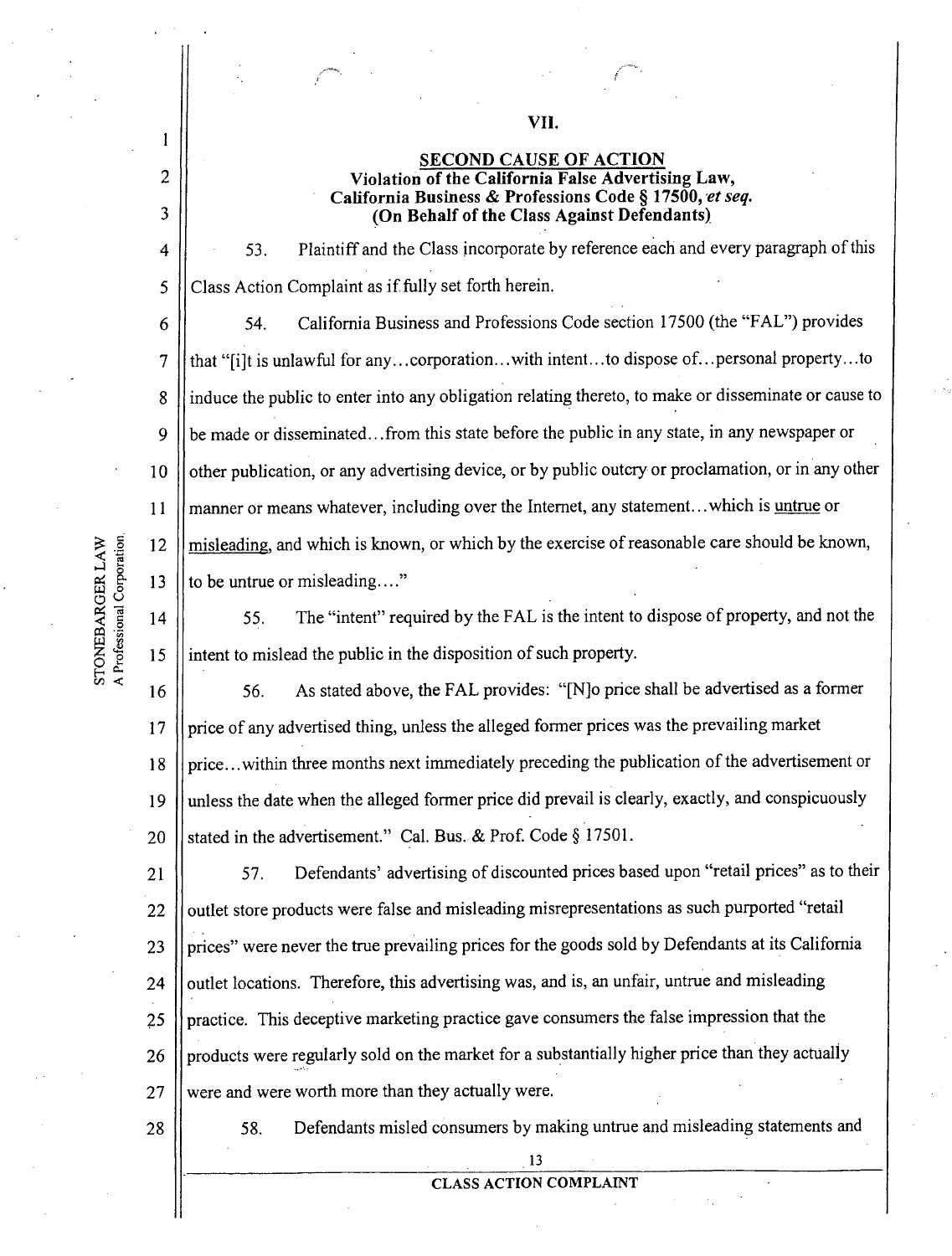1 2 failing to disclose what is required as stated in California Business and Professions Code Section 17500 *et seq.,* as alleged herein.

~~..

3 4 5 6 7 8 9 59. As a direct and proximate result of Defendants' misleading and false advertisements, Plaintiff has suffered injury in fact and has lost money. As such, Plaintiff requests that this Court order Defendants to restore to Plaintiff and all members of the Class all monies Defendants wrongfully received, and to enjoin Defendants from continuing these unfair practices in violation of the FAL in the future. Otherwise, Plaintiff, Class members and the broader general public will be irreparably harmed and/or denied an effective and complete remedy. VIII.

# THIRD CAUSE OF ACTION Violation of the Consumers Legal Remedies Act ("CLRA"), California Civil Code § 1750, *et seq.*  (On Behalf of the CLRA Subclass Against Defendants).

60. Plaintiff and the CLRA Subclass incorporate by reference each and every preceding paragraph of this Class Action Complaint as if.fully set forth herein.

61. This cause of action is brought pursuant to the Consumers Legal Remedies Act

16 <sup>I</sup> ("CLRA"), codified in California Civil Code Section 1750, *et seq.* Plaintiff and each member of

17 the proposed CLRA Subclass are "consumers" as defined by California Civil Code  $\S 1761(d)$ .

62. Defendants' sale of the products at its factory outlet stores to Plaintiff and the

19 Class were "transactions" within the meaning of California Civil Code  $\S 1761(e)$ .

20 21 63. The products purchased by Plaintiff and the Class are "goods" within the meaning of California Civil Code § 1761(a).

22 23 24 64. Defendants violated, and continue to violate, the CLRA by engaging in the following practices proscribed by California Civil Code  $\S$  1770(a) in transactions with Plaintiff and the CLRA Subclass which were intended to result in, and did result in, the sale products:

25 26 a. Advertised goods or services with intent not to sell them as advertised (Cal. Civ. Code Section  $1770(a)(9)$ ); and

27 28 b. Making false or misleading statements of fact concerning reasons for, existence of, or amounts of price reductions (Cal. Civ. Code Section 1770(a)(13)).

STONEBARGER LAW A Professional Corporation 10

11

12

13

14

15

18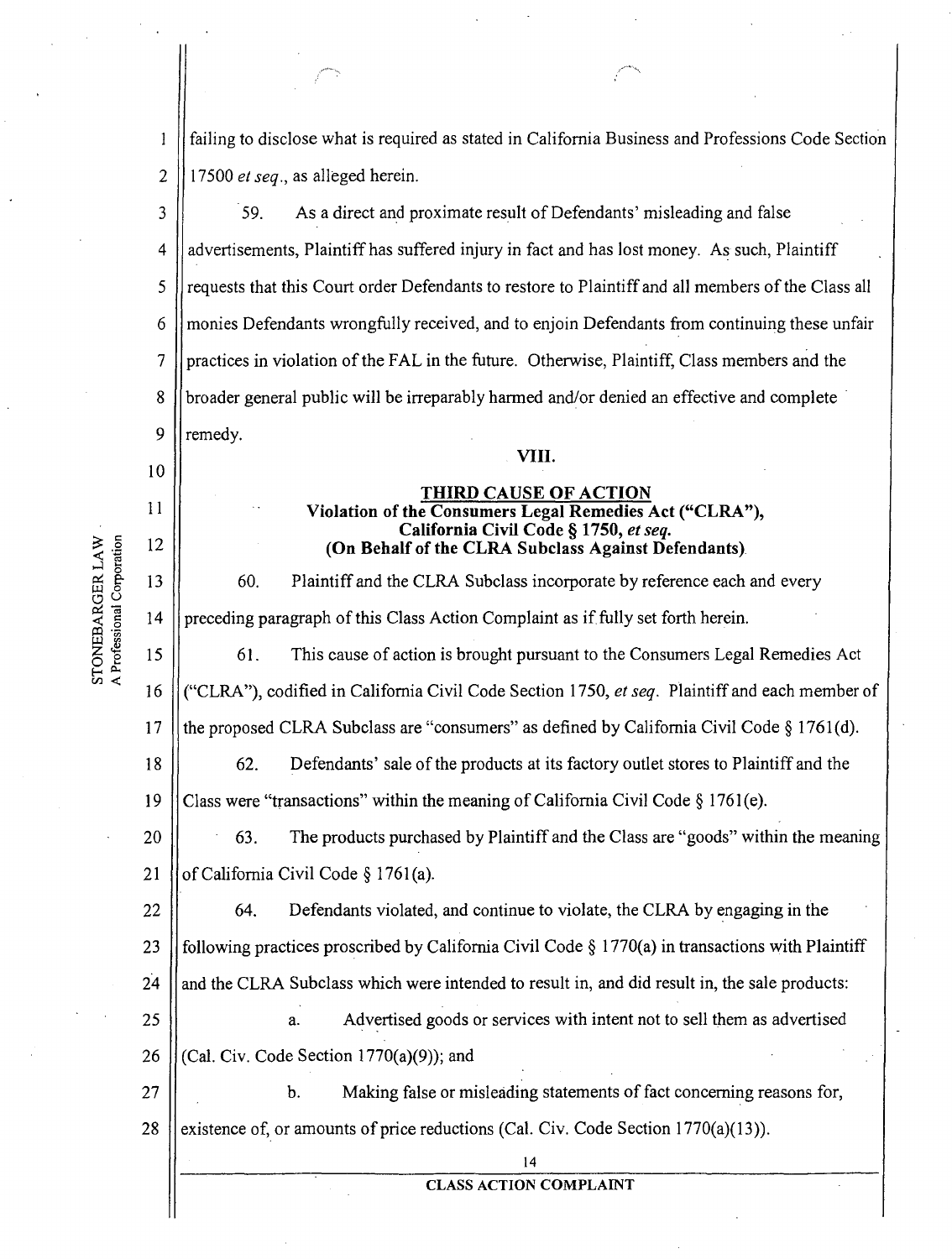1 2 3 4 5 6 7 8 9 10 11 12 I 13 I 14 65. Pursuant to Section 1782(a) of the CLRA, on April 13, 2016, Plaintiff's counsel notified Defendants in writing by certified mail of the particular violations of Section 1770 of the CLRA and demanded that it rectify the problems associated with the actions detailed above and give notice to all affected consumers of Defendants' intent to act. If Defendants fail to respond to Plaintiff's letter or agree to rectify the problems associated with the actions detailed above and give notice to all affected consumers within 30 days of the date of written notice, as proscribed by Section 1782, Plaintiff will move to amend her Complaint to pursue claims for actual, punitive and statutory damages, as appropriate against Defendants. As to this cause of action,.at this time, Plaintiff seeks only injunctive relief. 66. Defendants' actions in violating the CLRA were done with oppression, fraud, or malice. IX. PRAYER FOR RELIEF Wherefore, Plaintiff, on behalf of herself and on behalf of the other members of the Class

 $\bigvee$ 

15 and CLRA Subclass, requests that this Court award relief against Defendants as follows:

16 17 a. An order certifying the Class and CLRA Subclass and designating Plaintiff as the Class Representative and her counsel as Class Counsel;

18

A Professional Corporation STONEBARGER LAW

26

27

28

b. . Awarding Plaintiff and the proposed CLRA Subclass damages;

19 20 21 C. Awarding restitution of all monies that Defendants' obtained from Plaintiff and the Class that may have resulted from its unlawful, unfair and fraudulent business practices described herein;

22 23 24 25 d. Awarding declaratory and injunctive relief as permitted by law or equity, including: (i) enjoining Defendants from continuing the unlawful practices as set forth herein; and (ii) directing Defendants to identify, with Court supervision, victims of their misconduct and pay them all money they are required to pay;

> e. Order Defendants to engage in a corrective advertising campaign; f. Awarding punitive damages;

> > g. Awarding attorneys' fees and costs pursuant to the CLRA (Cal. Civ. Code

15